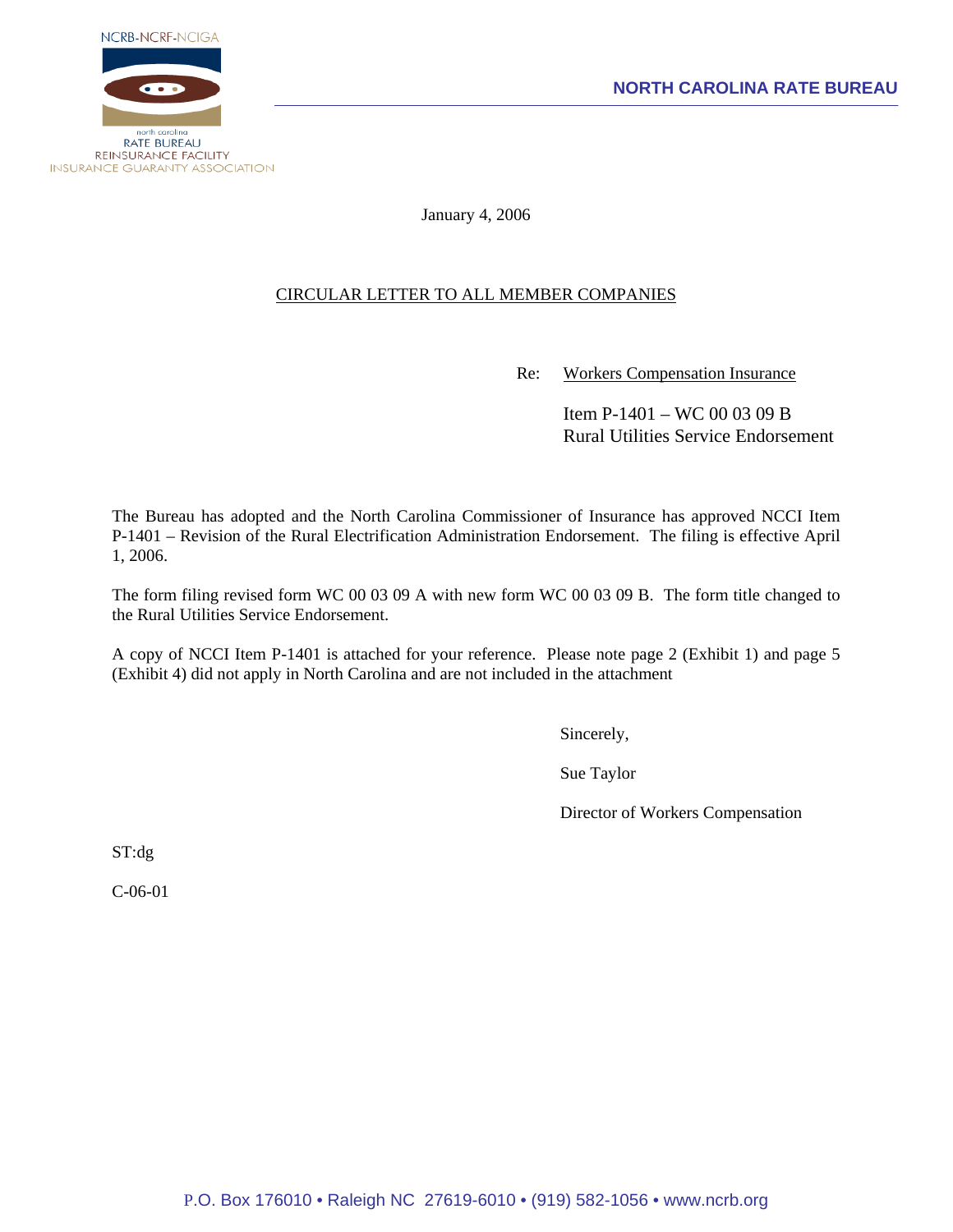## **FILING MEMORANDUM**

## **ITEM P-1401—REVISION OF THE RURAL ELECTRIFICATION ADMINISTRATION ENDORSEMENT**

## **PURPOSE**

The purpose of this item is to change the name of the agency listed on the Rural Electrification Administration Endorsement (WC 00 03 09 or WC 00 03 09 A). The Rural Electrification Administration is now known as the Rural Utilities Service. The Rural Electrification Endorsement WC 00 03 09 and WC 00 03 09 A will be replaced by the Rural Utilities Service Endorsement WC 00 03 09 B.

## **BACKGROUND**

The Rural Electrification Administration Endorsement (WC 00 03 09) was created to provide instruction for rural cooperatives required to submit information to the Rural Electrification Administration. In 1994, WC 00 03 09 A was created because there was a revision of the Rural Electrification Administration requirements for cooperative or mutual organizations.

Congress established the Rural Utilities Service as a federal agency within the United States Department of Agriculture, and it absorbed the Rural Electrification Administration and its responsibilities for rural electrification and telephone service.

# **PROPOSAL**

It is proposed that the revised Rural Utilities Service Endorsement (WC 00 03 09 B) as contained in the attached exhibit be adopted in all states that currently have approved either WC 00 03 09 or WC 00 03 09 A. The following is a summary of each of the exhibits included in this item filing package:

- **Exhibits 1 and 2** show the removal of both WC 00 03 09 and WC 00 03 09 A
- **Exhibit 3** details the changes to WC 00 03 09 B in NCCI's *Forms Manual of Workers Compensation and Employers Liability Insurance*
- Because Florida requires that the notes be filed, **Exhibit 4** includes the notes to WC 00 03 09 B in NCCI's *Forms Manual of Workers Compensation and Employers Liability Insurance* for Florida only

## **IMPACT**

This item does not impact current premium levels.

## **IMPLEMENTATION**

It is proposed that the attached exhibits be implemented:

- In all states except Virginia, effective at 12:01 a.m. on January 1, 2006, applicable to new and renewal voluntary and assigned risk business only
- In Virginia, it is proposed that this item be effective for new and renewal voluntary and assigned risk policies effective on and after 12:01 a.m. on January 1, 2006

**The enclosed materials are copyrighted materials of the National Council on Compensation Insurance, Inc. ("NCCI"). The use of these materials may be governed by a separate contractual agreement between NCCI and its licensees such as an affiliation agreement between you and NCCI. Unless permitted by NCCI, you may not copy, create derivative works (by way of example, create or supplement your own works, databases, software, publications, manuals, or other materials), display, perform, or use the materials, in whole or in part, in any media. Such actions taken by you, or by your direction, may be in violation of federal copyright and other commercial laws. NCCI does not permit or acquiesce such use of its materials. In the event such use is contemplated or desired, please contact NCCI's Legal Department for permission.**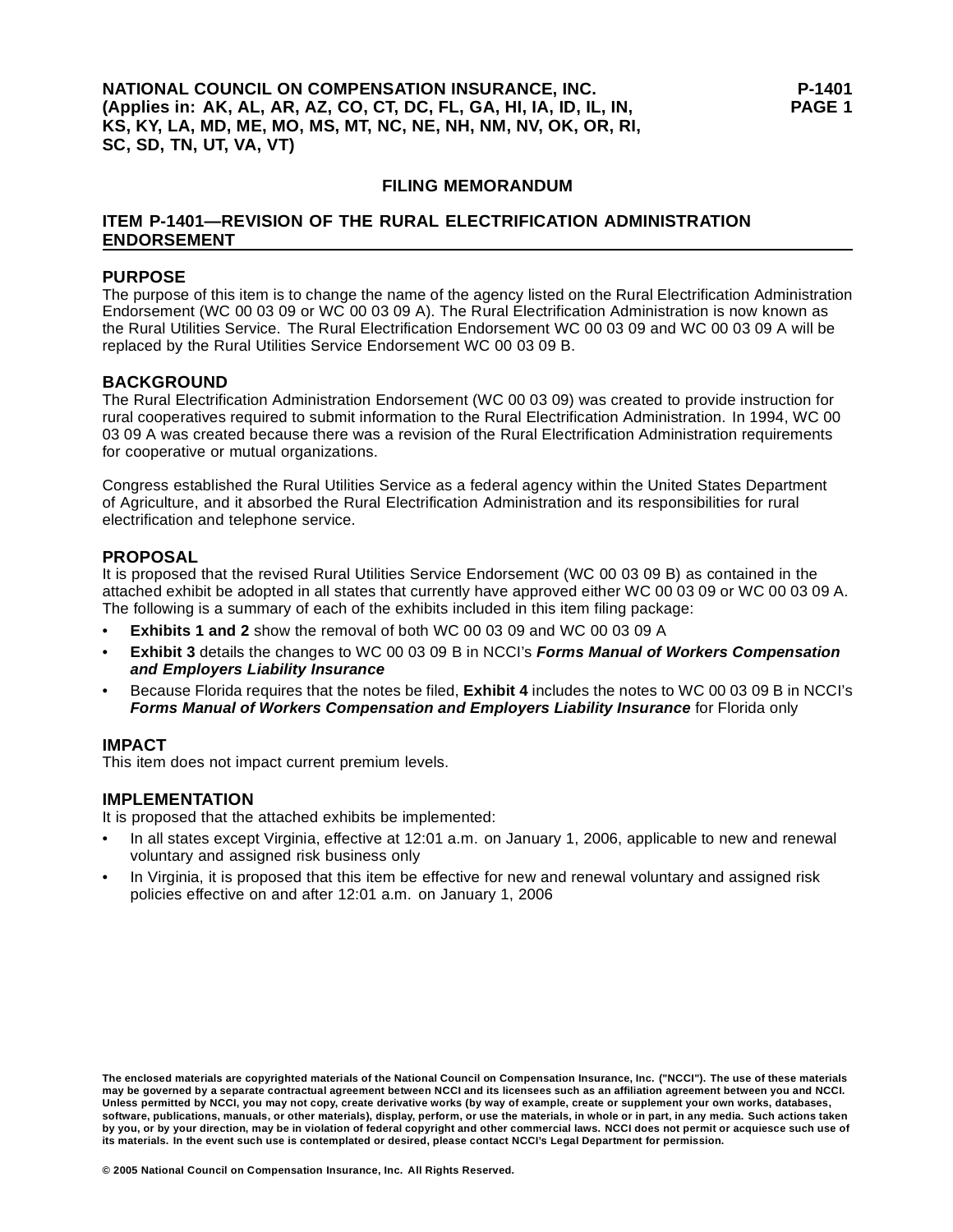# **ITEM P-1401—REVISION OF THE RURAL ELECTRIFICATION ADMINISTRATION ENDORSEMENT**

## **EXHIBIT 2**

# **FORMS MANUAL OF WORKERS COMPENSATION AND EMPLOYERS LIABILITY INSURANCE (APPLIES IN: AZ, CO, HI, MD, MT, NC, UT, VA)**

#### $\overline{R}$  URAL ELECTRIFICATION ADMINISTRATION ENDORSEMENT WG 00 03 09 A

- 1. We will submit our policy and endorsement forms to the Rural Electrification Agency prior to using  $-$ them. $-$
- 2. We will mail to the Rural Electrification Agency at least ten days advance notice of the termination of -the-policy.
- 3. If you are immune from tort liability, we will not use that immunity as a defense unless you so requestus. You agree that waiving the defense of immunity will not make us liable for any payment in  $-\text{excess of the limits of liability stated in the policy.}$
- 4. If you are a cooperative or a mutual organization, we agree with the Rural Electrification Administration that the insurance afforded by this policy is subject to the following provisions:
	- a. We agree that we will not use, either in the adjustment of claims or in the defense of suits againstyou, your immunity from tort liability, unless you interpose such defense;
	- b. You agree that the waiver of the defense of immunity shall not subject the company to liability of any portion of a claim, verdict or judgment in excess of the limits stated in the policy:
	- c. We agree that if you are relieved of liability because of your immunity, either by interposition of such defense at your request or by voluntary action of a court, the insurance applicable to the injuries on which such suit is based, to the extent it would otherwise have been available to you, shall apply to your officers and employees in their capacity as such; provided that all--defenses other than immunity in suits against you or against the company under the policy shallbe available to the company with respect to such officers and employees in suits against such  $-\text{eff}$  cears and employees or against the company under the policy.